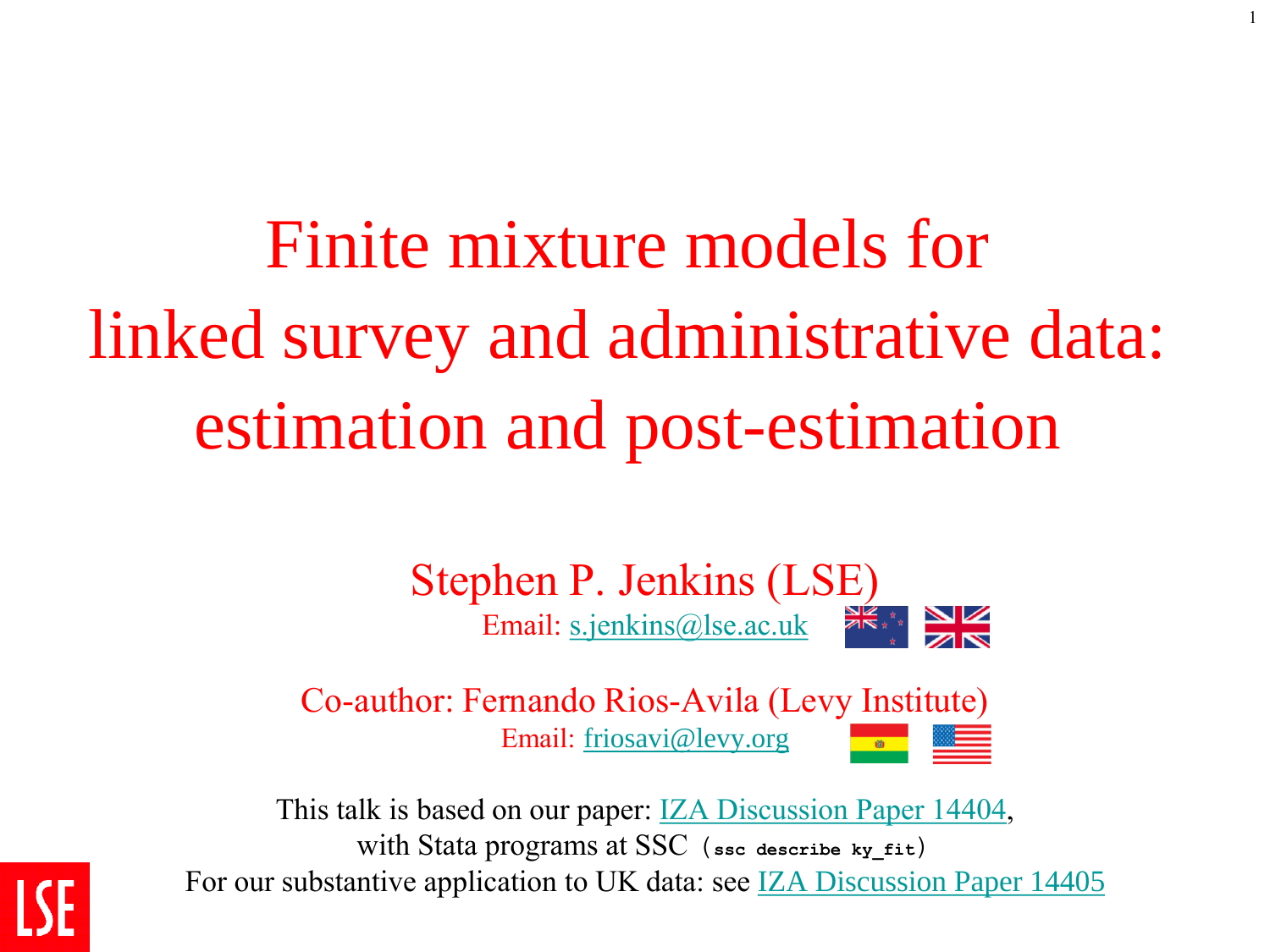# Linked survey and administrative data

- Linked datasets: what are they?
	- Reports by respondents to a *household survey* on a variable such as earnings linked to reports on the same variable in an *administrative dataset* (e.g. personal income tax or social security data) *for the same respondents*
- Linked datasets can be used to tell us about data quality (measurement errors)
	- How much bias and spurious variation in the measures of interest?
	- Are errors are correlated with the 'true' (unobserved) measure?
		- Negative correlation means that low-earners over-report and high-earners under-report ('mean-reverting' errors); relevant to whether observed inequality  $>$  or  $<$  true inequality
- First generation studies (many) assume linked admin data provide error-free measures; all measurement errors arise in the survey reports
- Second generation studies (few) allow for errors in the administrative data as well, and errors in data linkage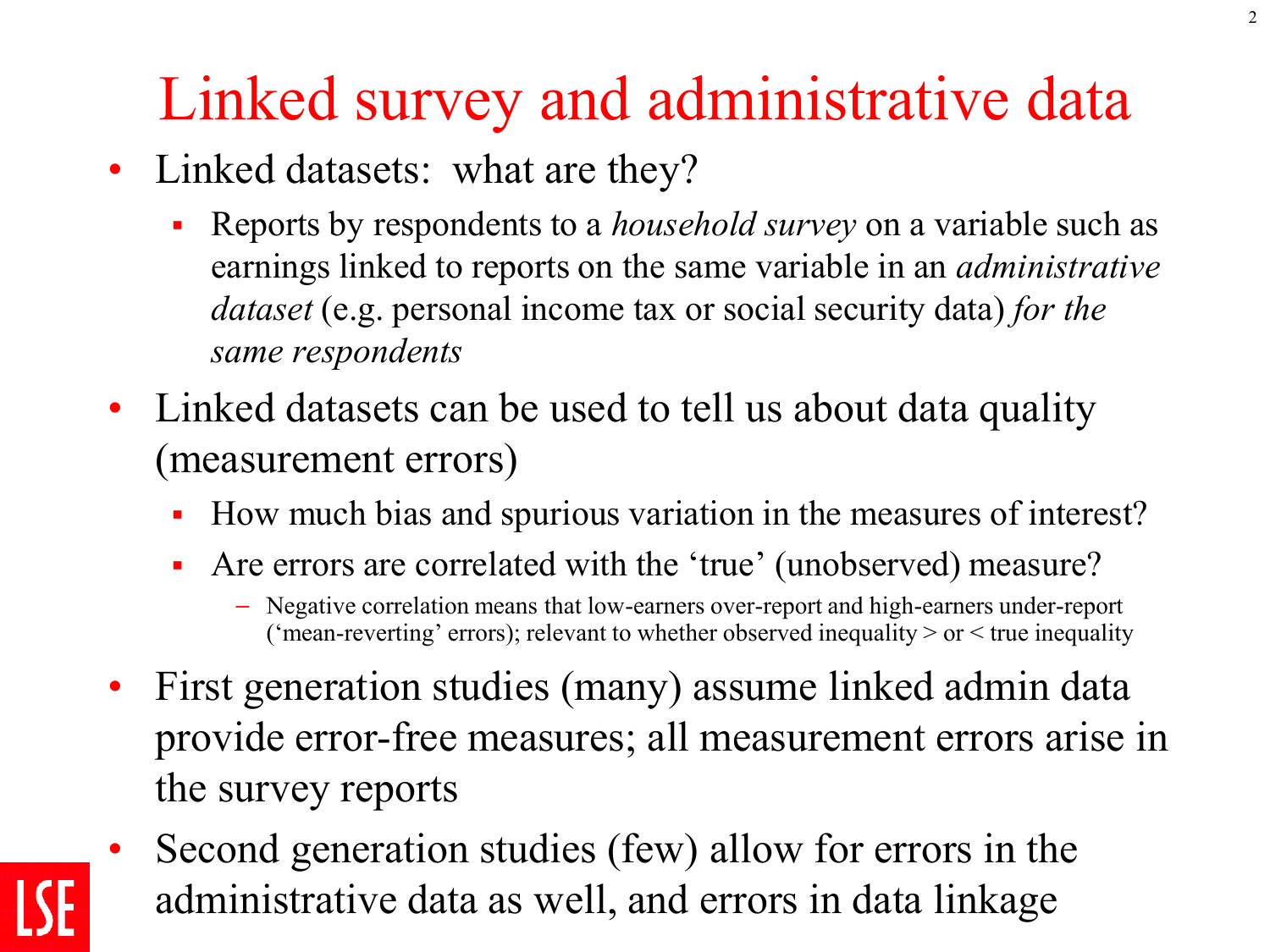## Visualizing linked data on log(earnings)

- Two observations per worker: one from survey, one from admin data
- Unobserved: true value per worker
- Measurement error: differences in heights of the 3 points per worker
	- First Generation studies assume admin data  $=$  true data

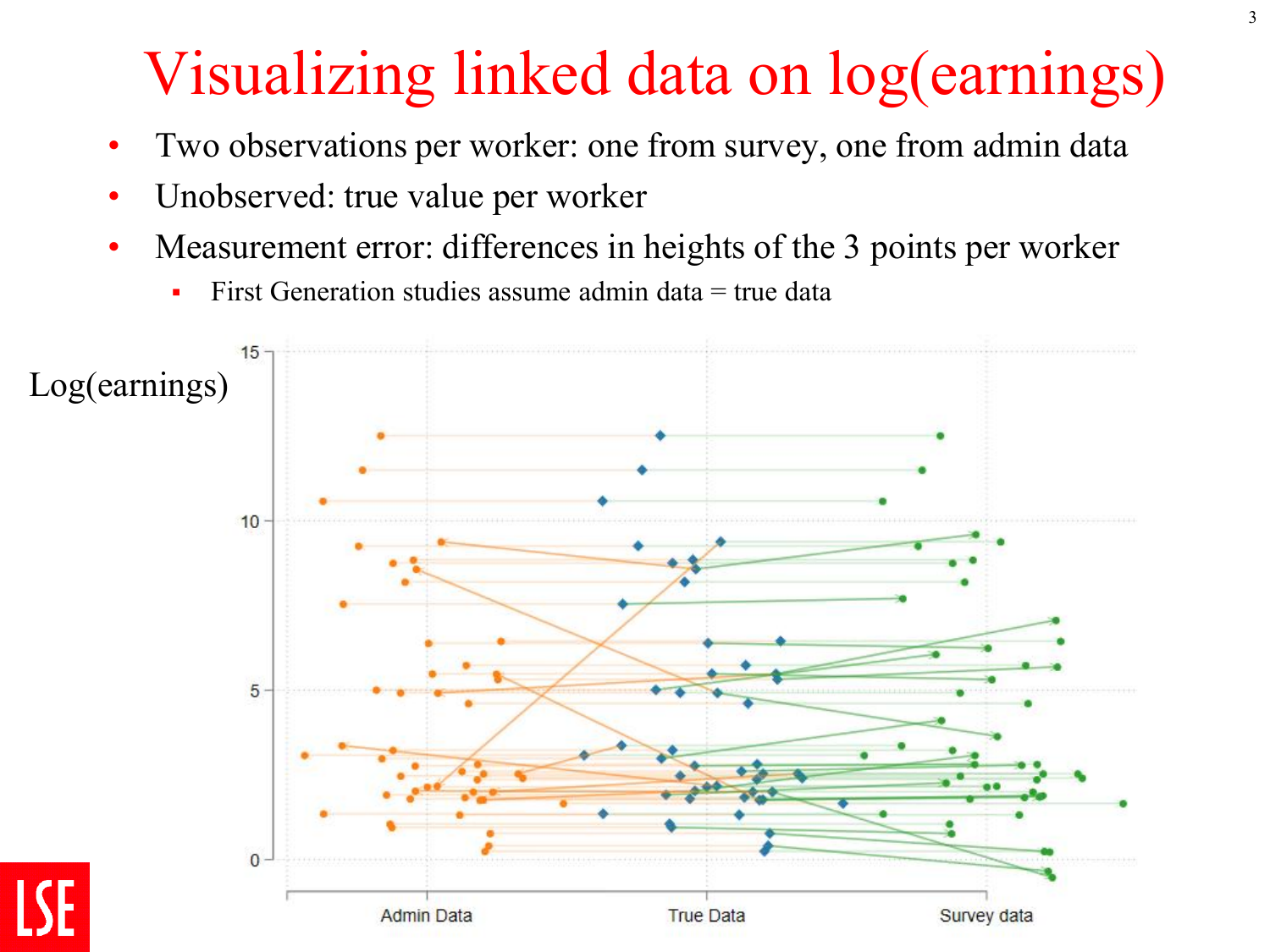#### Finite Mixture Models (FMMs)

4

- FMMs: useful for analyzing linked datasets because they allow you to succinctly describe both (i) the distribution of the 'true' (error-free) substantive variable of interest, as well as (ii) the distributions of the various types of measurement error
- FMM *latent classes* characterized by different combinations of errorridden and/or error-free survey and administrative data observations
- FMM *probabilities of latent class membership* depend more fundamentally on the probabilities of the different types of error
- However, the 'structural' FMMs needed for this analysis cannot be fitted using readily-available software such as Stata's **fmm** suite
- We provide and illustrate Stata commands for various Second Generation models:
	- 1. *Estimation* of a general class of FMMs using linked data (**ky\_fit**)
	- 2. *Post-estimation* commands for assessment of reliability, marginal effects, prediction of hybrid earnings variables that combine information from both data sources (**ky\_estat**, **ky\_p** with **predict** and **margins**, **ky\_sim**), and data simulation (**ky\_sim**)

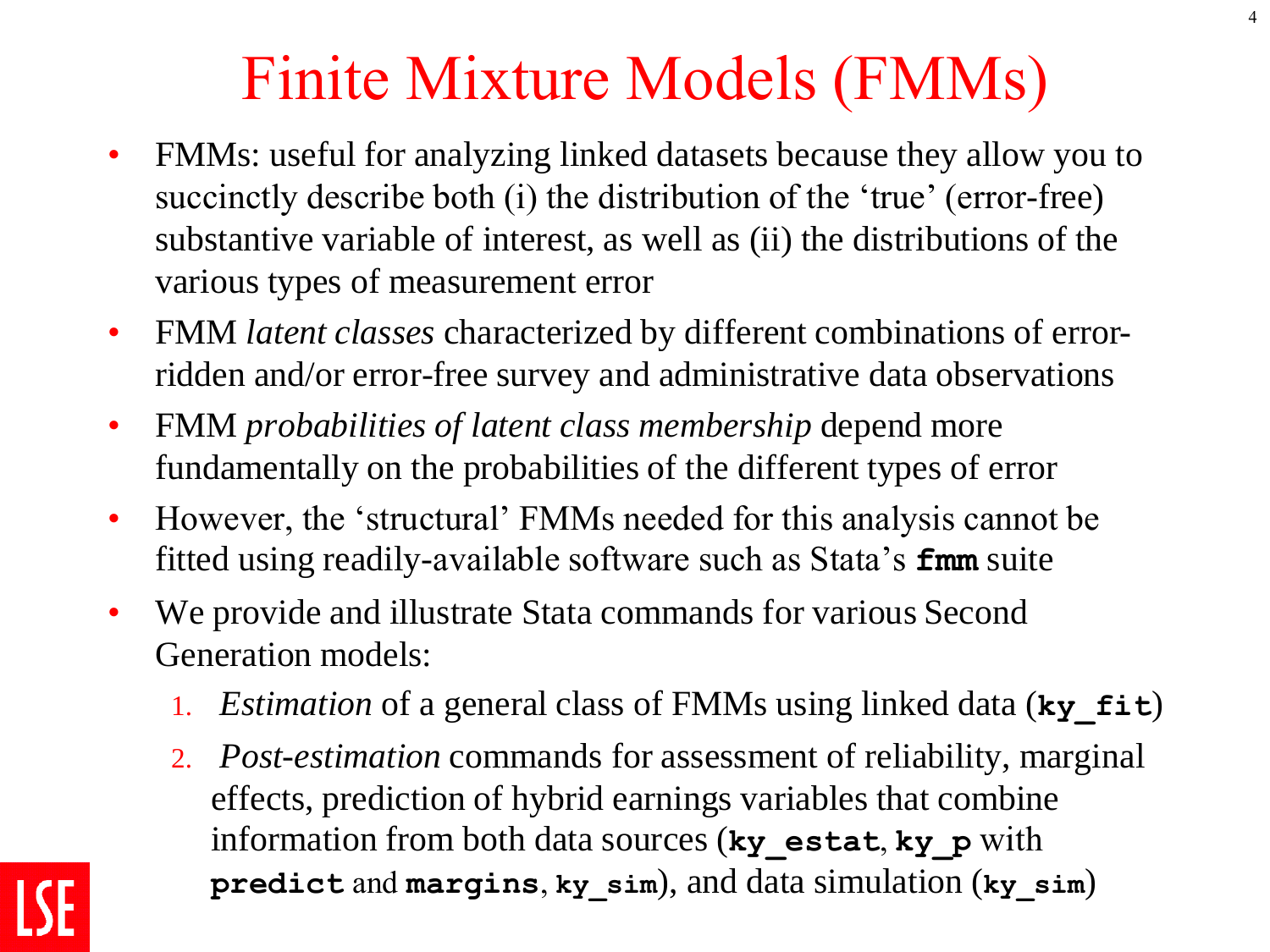## We build on and extend earlier second generation models

- Kapteyn & Ypma (*JoLE* 2007, 'KY'): first to introduce FMM allowing for errors in linked admin data error, but only considered linkage error as its source
- Meijer, Rohwedder, and Wansbeek (*JBES* 2012, 'MRW'): derived formulae for a number of hybrid earnings predictors combining information from both survey and administrative data and showed that they were more reliable than either the survey or the administrative data measure (used KY's estimates)
- We extend KY's model: (1) to allow for measurement error in the (linked) admin as well as linkage error, and (2) MRW-type predictors; (3) allow measurement error distributions to vary with observed covariates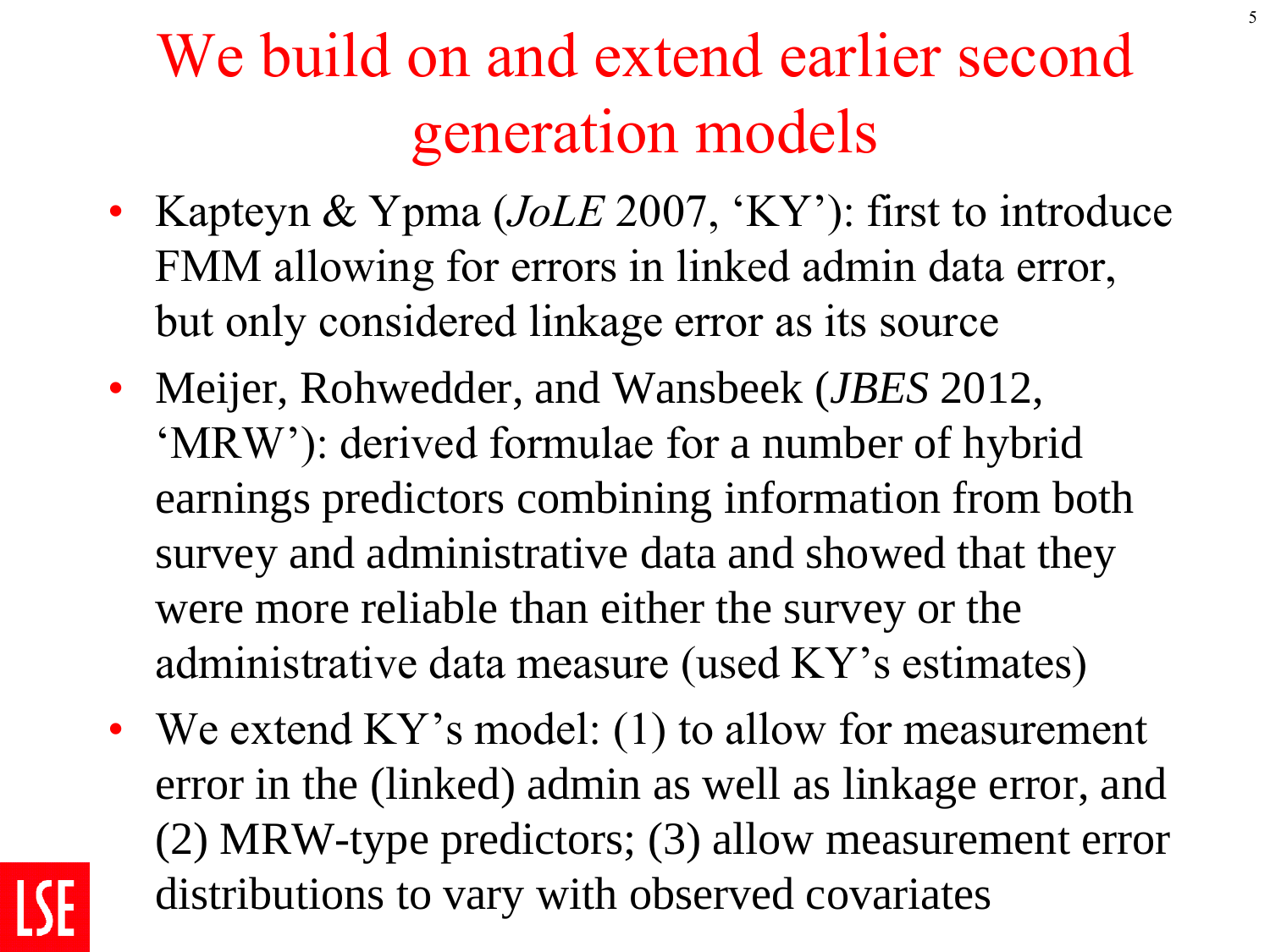# Admin earnings,  $r_i$ : 3 types of observation

Mixture of 3 types: (i) observations may be correctly linked (probability  $\pi_r$ ) or mismatched, and (ii) correctlylinked cases may be error-free (probability  $\pi_{\nu}$ ) or contain measurement error:

- (*R*1)  $r_i$  equals *i*'s true earnings,  $\xi_i$
- (*R2*)  $r_i$  contains mean-reverting measurement error
- $(R3)$  mismatch:  $r_i$  is the earnings of someone else in the full admin dataset,  $\zeta_i$

$$
r_{i} = \begin{cases} \xi_{i} & \text{with probability } \pi_{r}\pi_{v} & (\text{type } R1) \\ \xi_{i} + \rho_{r}(\xi_{i} - \mu_{\xi}) + v_{i} & \text{with probability } \pi_{r}(1 - \pi_{v}) \\ \zeta_{i} & \text{with probability } (1 - \pi_{r}) \end{cases}
$$
 (type R3) (1)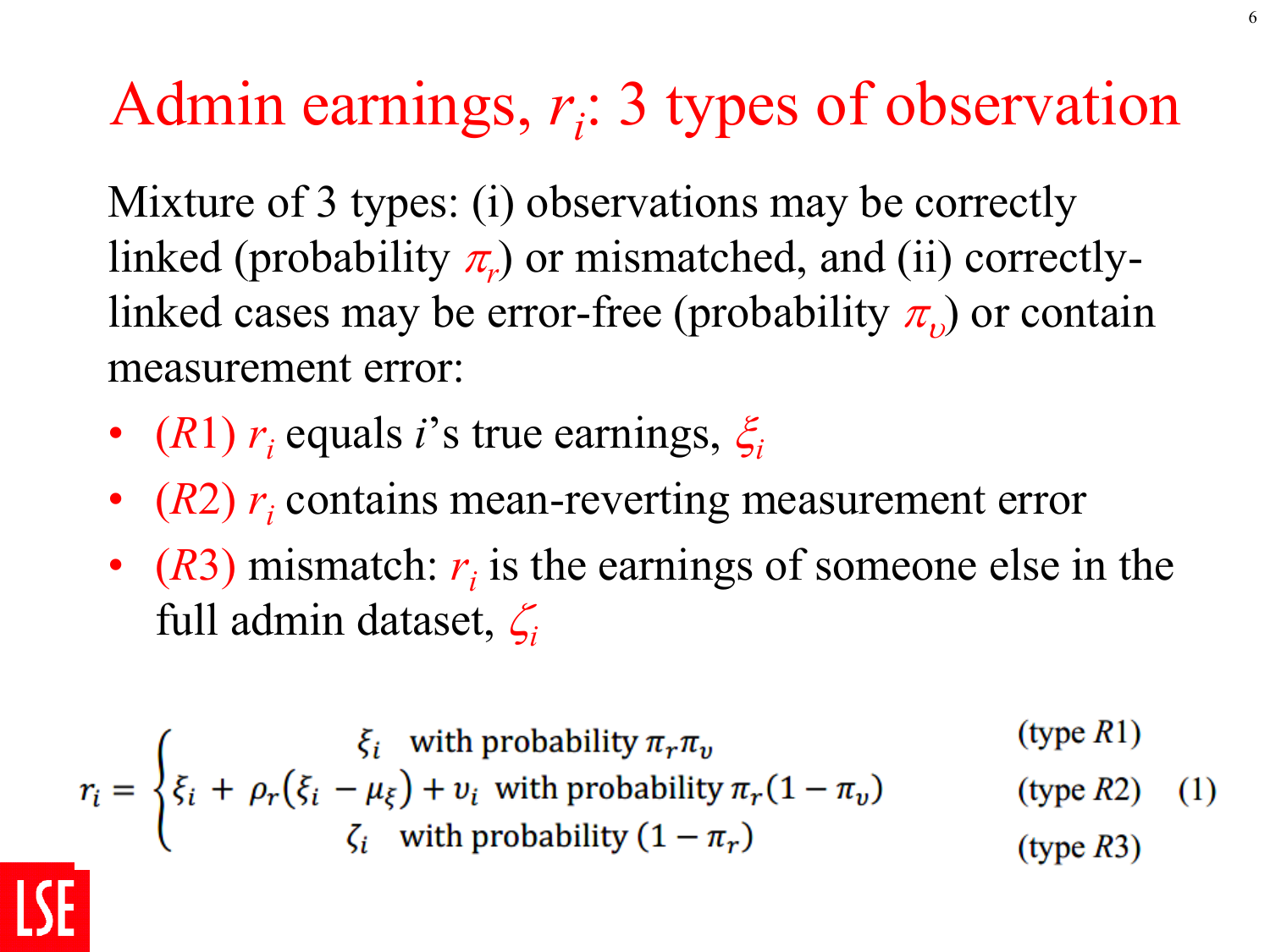# Survey earnings,  $s_i$ : 3 types of observation

Mixture: (i) observations with error-free earnings; (ii) with measurement error; with error plus contamination

- (*S*1) *s*<sub>*i*</sub> equals true earnings,  $\xi$ <sup>*i*</sup>, with probability  $\pi$ <sub>*s*</sub>
- (*S2*) *s*<sub>*i*</sub> contains response error with a regression-to-themean component, with probability  $(1-\pi_s)(1-\pi_\omega)$
- (*S*3) *s<sup>i</sup>* as per *S*2 plus contamination error as well, with probability  $(1-\pi_s)\pi_\omega$

where  $\pi_s$ : Pr(survey earnings error-free), and  $\pi_{\omega}$ : Pr(survey earnings include contamination too)

 $s_i = \begin{cases} \xi_i & \text{with probability } \pi_s \\ \xi_i + \rho_s(\xi_i - \mu_{\xi}) + \eta_i & \text{with probability } (1 - \pi_s)(1 - \pi_{\omega}) \\ \xi_i + \rho_s(\xi_i - \mu_{\xi}) + \eta_i + \omega_i & \text{with probability } (1 - \pi_s)\pi_{\omega}. \end{cases}$  $(type S1)$  $(type S2)$  $(2)$  $(type S3)$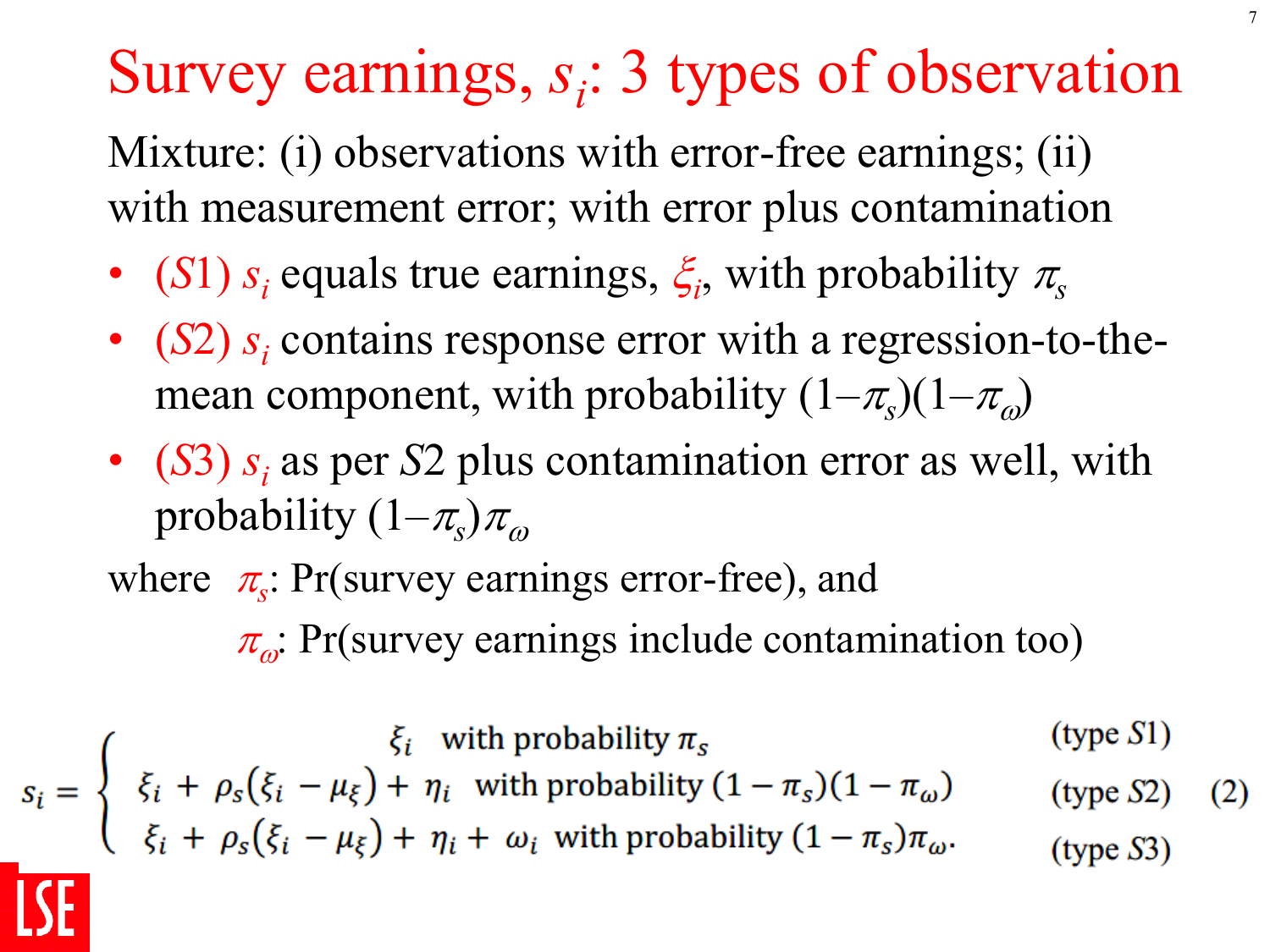#### General model

- Observations in the linked dataset are a **mixture of nine types (latent classes** *j* **= 1, …, 9)**, i.e., depending on the possible combinations of the 3 administrative and the 3 survey observation types
- Latent class probabilities are  $\pi_j$ ,  $j = 1, ..., 9$ 
	- E.g., group 1 contains observations with the combination (*R*1, *S*1) with probability  $\pi_1 = \pi_r \pi_v \pi_s$ ,
	- **•** E.g., group 2 contains observations with the combination (*R*1, *S*2) with probability  $\pi_2 = \pi_r \pi_v (1 \pi$ <sub>s</sub> $(1-\pi$ <sub>ω</sub> $)$ , etc., etc.
- FMM specification is completed by assumptions about the latent class earnings densities,  $f_j(r_i, s_i)$  for each  $j = 1, ..., 9$ .
- We assume that true earnings  $(\xi_i)$ , mismatched earnings  $(\zeta_i)$ , and errors  $(v_i, \eta_i)$ ,  $\omega$ <sub>i</sub>) are each **normally distributed** with the exception that true earnings and contamination errors  $(\omega_i)$  are bivariate normal
	- We assume normality (as other researchers do) to fit models by maximum likelihood (see below) and because it facilitates post-estimation derivations
- We **allow distributions to vary with observed characteristics** by writing transformations of model parameters as linear indices of characteristics, i.e.,

 $G(\gamma_i) = \alpha \gamma + \beta \gamma X_i$  for generic parameter  $\gamma$ 

• *G*(.): identity function for means  $(\mu)$ ; log function for SDs  $(\sigma)$ ; logistic function for probabilities  $(\pi)$ , Fisher's *Z* transformation for correlations  $(\rho)$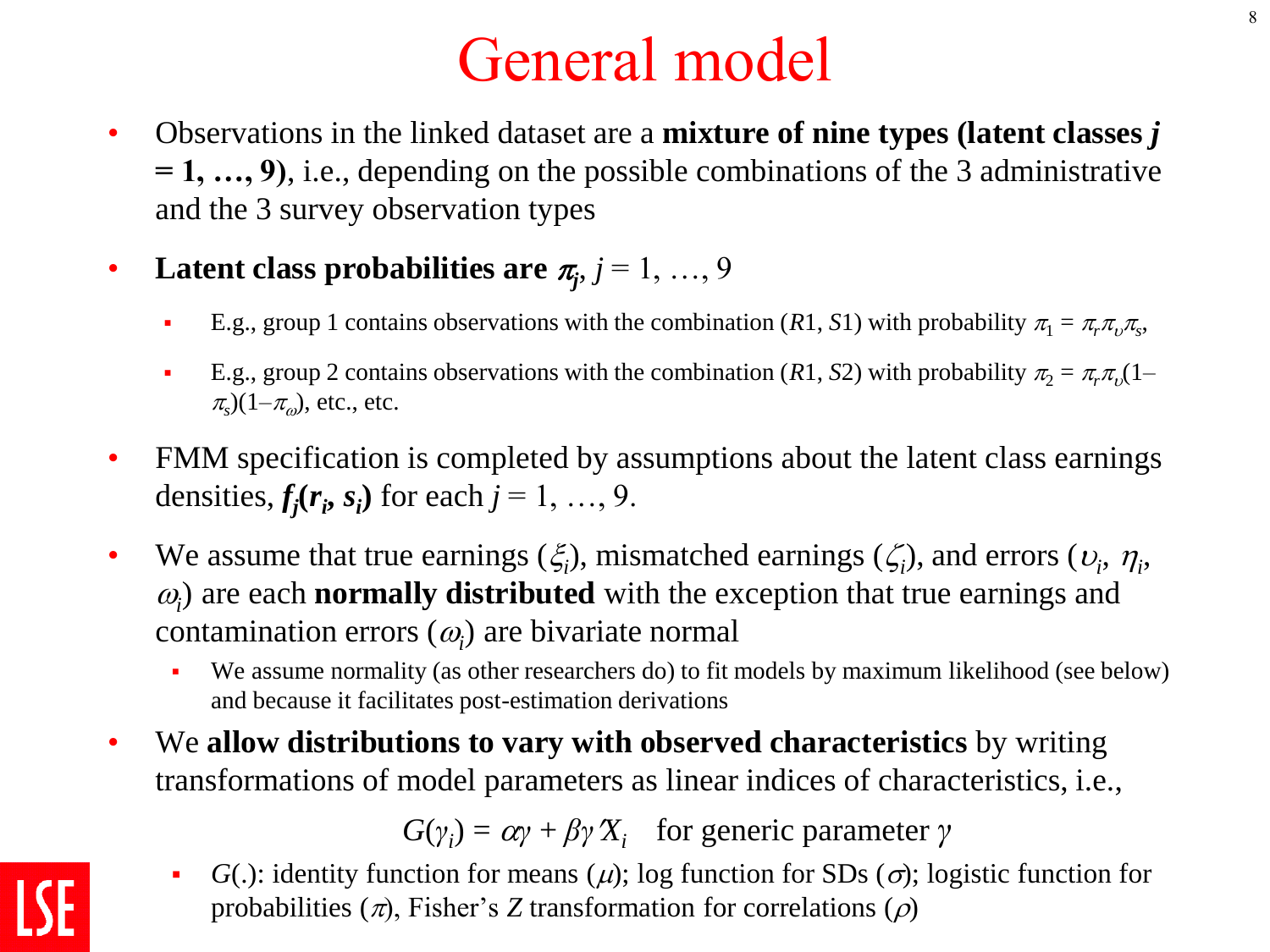#### Estimation by ML (fit using **ml**)

• Log-likelihood function in general:

$$
\log \mathcal{L}(\theta, \Pi) = \sum_{i=1}^{N} \log \sum_{j=1}^{9} \pi_j f_j(r_i, s_i | \theta)
$$

- But simplifies here because: (i) for class 1,  $r_i = s_i$ , so distribution degenerates to a univariate normal distribution with mean  $\mu_{\xi}$  and variance  $\sigma_{\xi}^2$ ; (ii) class membership is known for observations in this group
- Hence, log-likelihood function becomes:

$$
\log \mathcal{L}(\theta, \Pi) = \sum_{i \in \text{class } 1} \pi_1 \log \bigl(f_1(\xi_i | \theta)\bigr) + \sum_{i \notin \text{class } 1} \log \left( \sum_{j=2}^N \pi_j f_j(r_i, s_i | \theta) \right)
$$

- Identification of model parameters relies on
	- 1. (conditional) normality;
	- 2. how many obs are in group 1, i.e., for how many obs are  $r_i$  and  $s_i$  considered to be near-enough equal ('completely labelled' fraction)?
	- 3. NB latent class probabilities depend on only three underlying parameters (not nine)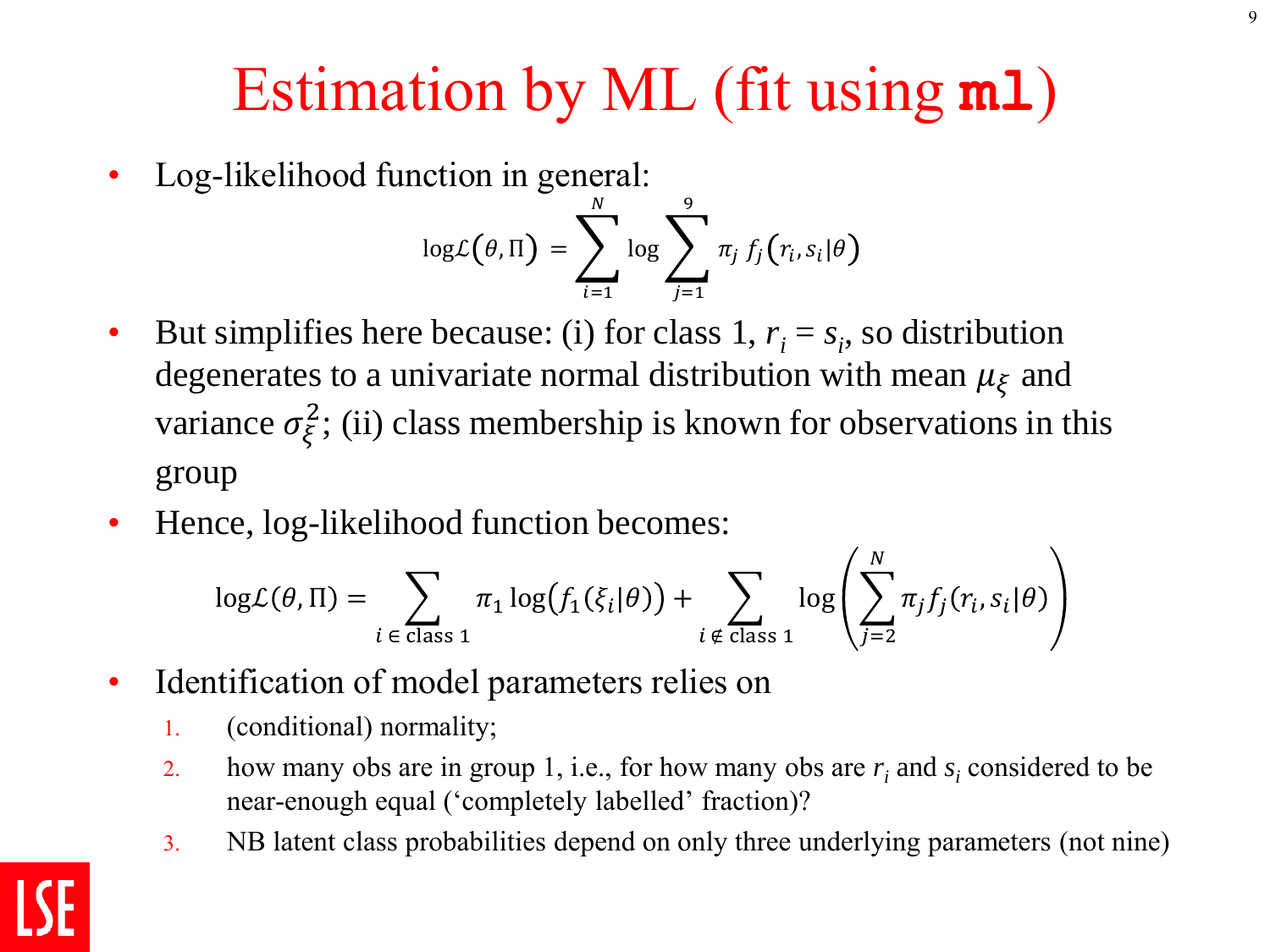#### Estimation using **ky\_fit**

**ky** fits the general FMM and special cases of it including the KY model:

#### **ky\_fit r\_var s\_var [cl\_var] [if] [in] [fw pw aw iw] [, model(#) options]**

- **• r\_var** and **s\_var** are required variables corresponding to the admin measure  $r_i$  and survey measure *s<sup>i</sup>*
- **cl var** is a binary variable that identifies observations belonging to Class 1 ('completely labelled')
	- If **cl\_var** is not declared, **ky\_fit** creates a binary indicator variable named **\_\_ll\_\_** equal to one for observations for which **abs(r\_var-s\_var)<= #d.** The default value of **#d** is 0, but other values can be declared using **delta(#d)**
- **model (#)** specifies which of 8 possible FMMs is fitted, ranging from very basic to the general one shown above, and including KY's (our model #4)
- Other **options** for controlling maximization and making parameters functions of covariates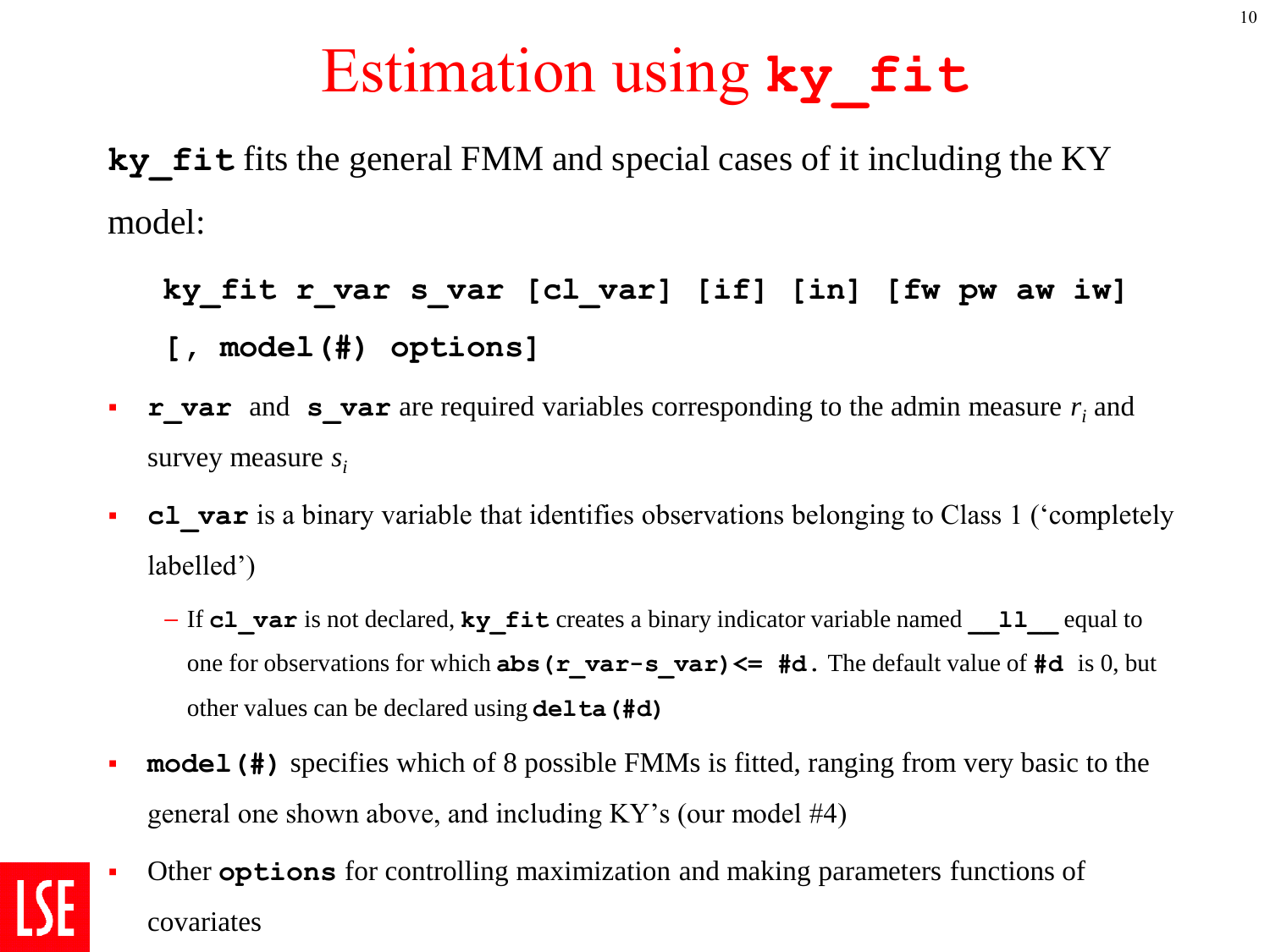#### Post-estimation: **ky estat**

**ky estat**: post-estimation command to derive get summary statistics for the model parameters, as well as assessment of hybrid data measures proposed by MRW

**estat [pr\_{t|i|sr|all} rel xirel, sim reps(# 50)]**

**pr\_{t|i|sr|all}**: summary statistics for latent class probabilities

**rel**: reliability statistics, where *x* is survey or admin var, and *e* is true var

**R1**:  $Cov(x, e)/Var(x)$  slope coeff from regression of true on observed **R2**:  $Cov(x, e)^2 / \left[ Var(e)Var(r) \right]$  squared correlation true and observed **xirel**: reliability statistics for hybrid measures

**sim**: request numerical estimation for reliability statistics, with 50 Reps as default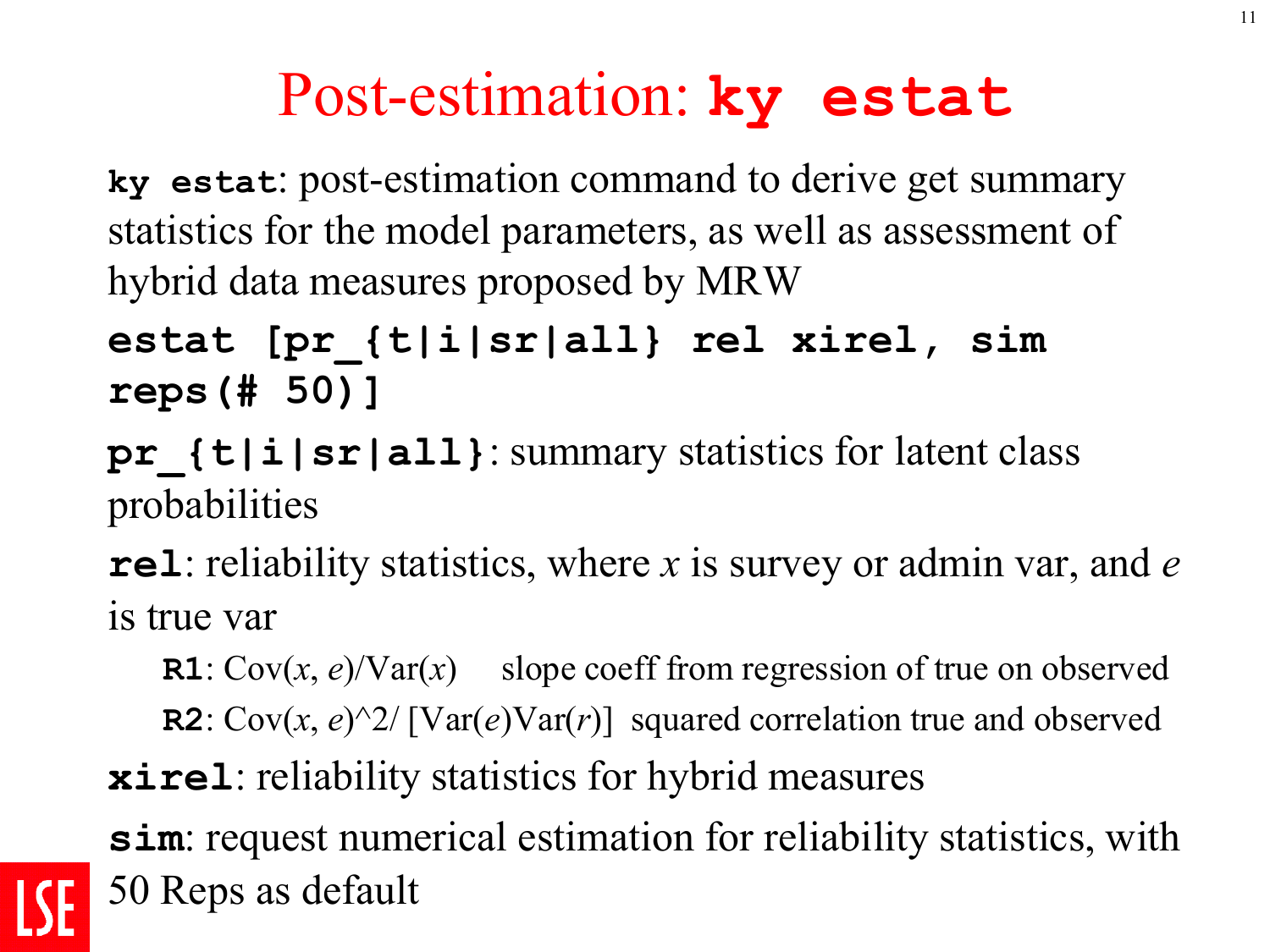#### Predictions and marginal effects: **ky p**

**ky p** derives predicted values and marginal effects for selected parameters of interest in their original scales

**predict** and **margins**: all distribution parameters, latent class moments, and class probabilities

**predict**: posterior class probabilities, and Bayesian classification

**predict prefix, star**: MRW-type hybrid/biascorrected measures / predictions

Includes predictions assuming only survey data available

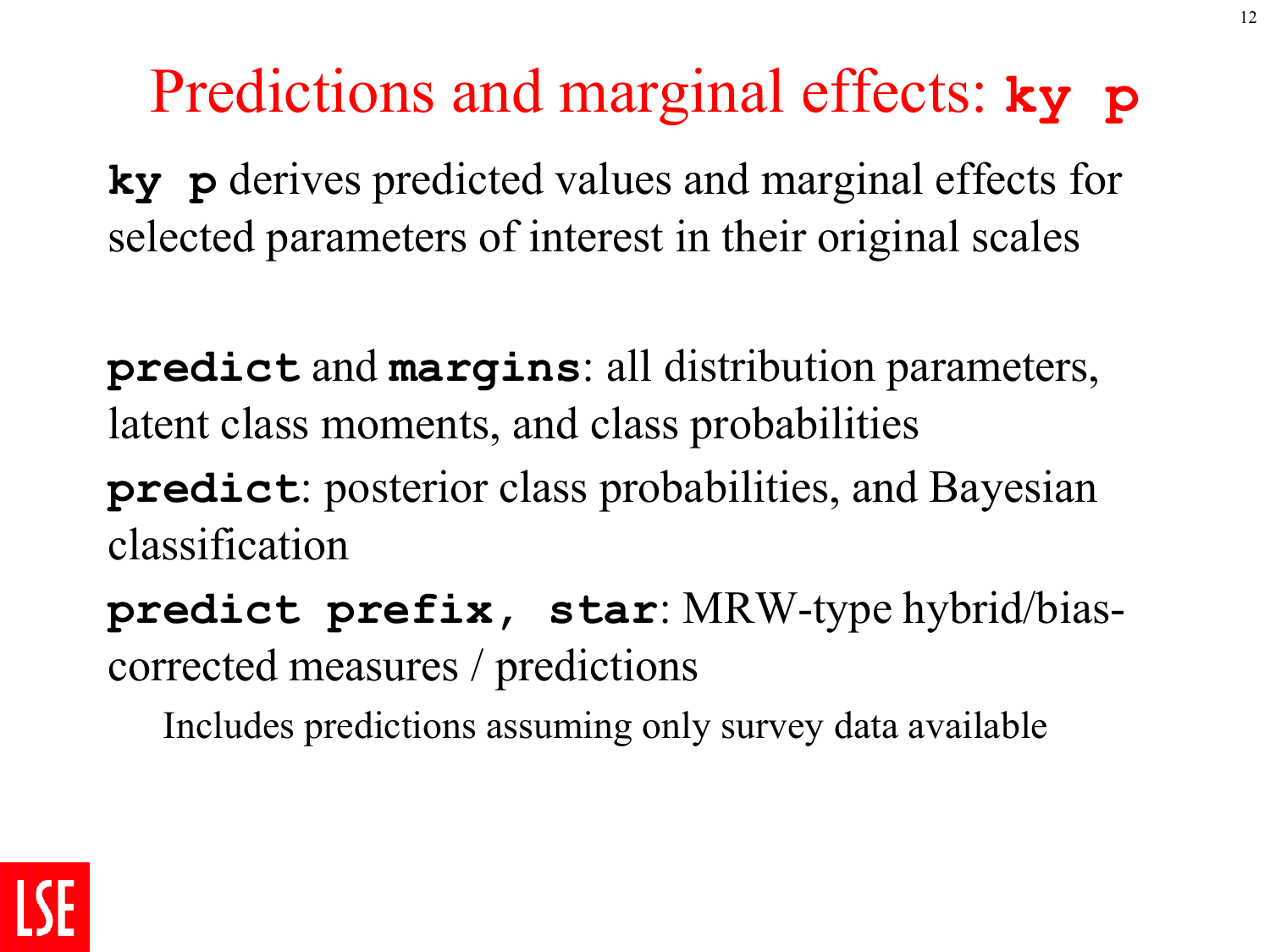#### Simulate linked data using **ky\_sim**

- Simulate data with user-provided parameters, which may those include from previously-fitted models
- Useful for analyzing data properties and for creation of synthetic data
- 1. **ky\_sim,[model(#)nobs(#)parameters]**
	- Simulates data based on set of parameters (no covariates)
- 2. **ky\_sim,[est\_sto(name)est\_sav(name) prefix(str)]**
	- Simulates data from parameters of models previously fitted that have been stored in memory or saved

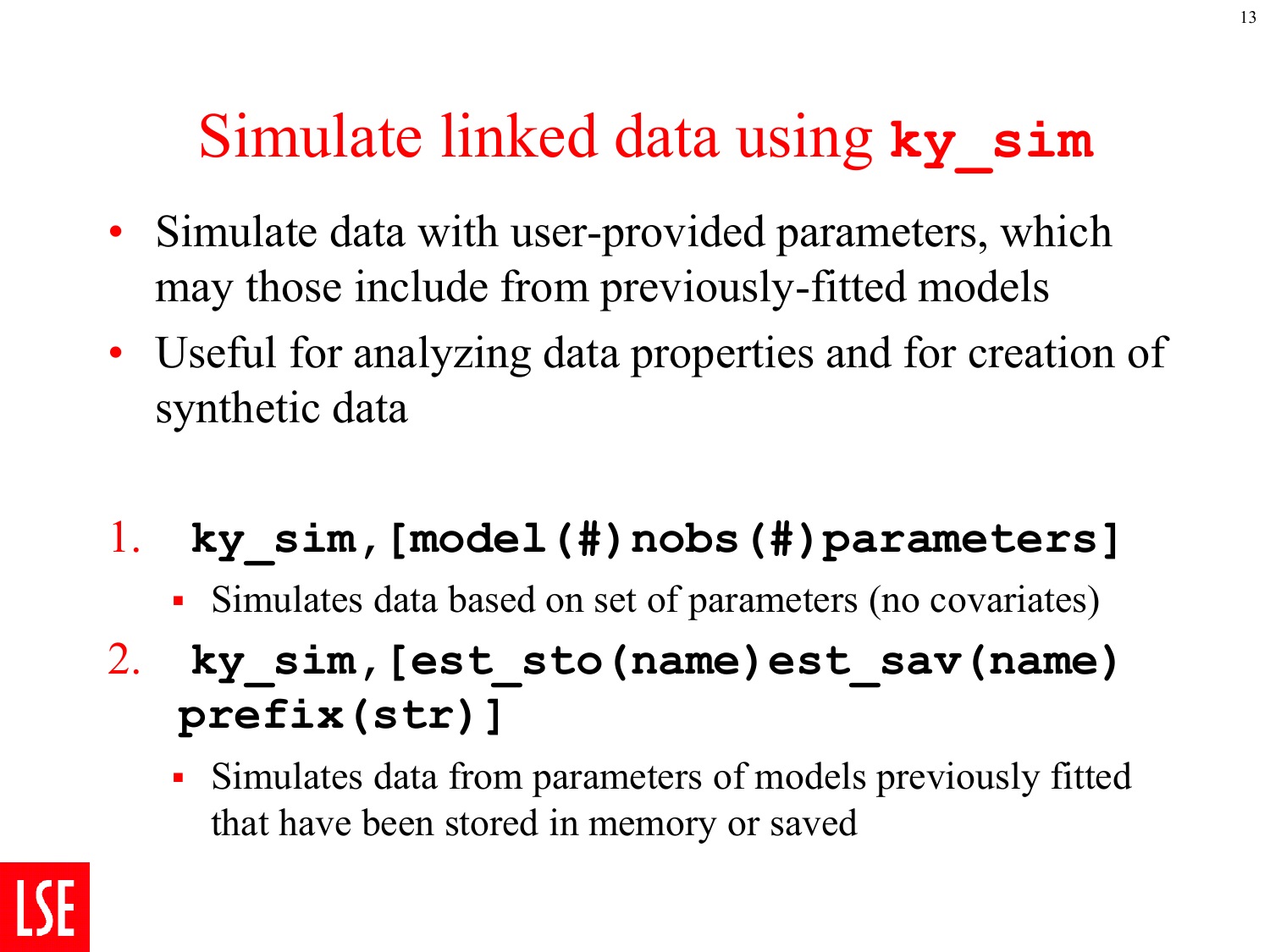# Illustration: simulate from KY estimates, refit their model, and do MRW predictions

14

- KY's model (#4): admin data could be mismatched; survey data with possible meanreverting measurement errors and contamination; possible admin-survey linkage error
- KY's parameter estimates (from data for 400 Swedish men and women aged  $50+$ ), including significant linkage error  $(-4%)$  but no significant mean-reversion in survey

```
global mean_e 12.283 ; global mean_t 9.187 ;
global mean_w (-0.304); global mean_n (-0.048) ;
global sig_e 0.717 ; global sig_t 1.807 ;
global sig_w 1.239 ; global sig_n 0.099 ;
global pi_r 0.959 ; global pi_s 0.152 ;
global pi_w 0.156 ; global rho_s (-0.013) ;
** Simulate data 
ky_sim, nobs(400) model(4) seed(101) ///
 mean_e($mean_e)mean_t($mean_t)mean_w($mean_w)mean_n($mean_n) ///
 sig_e($sig_e) sig_t($sig_t) sig_w($sig_w) sig_n($sig_n) ///
 pi_r($pi_r) pi_s($pi_s) pi_w($pi_w) rho_s($rho_s) clear ///
 eststo m0
```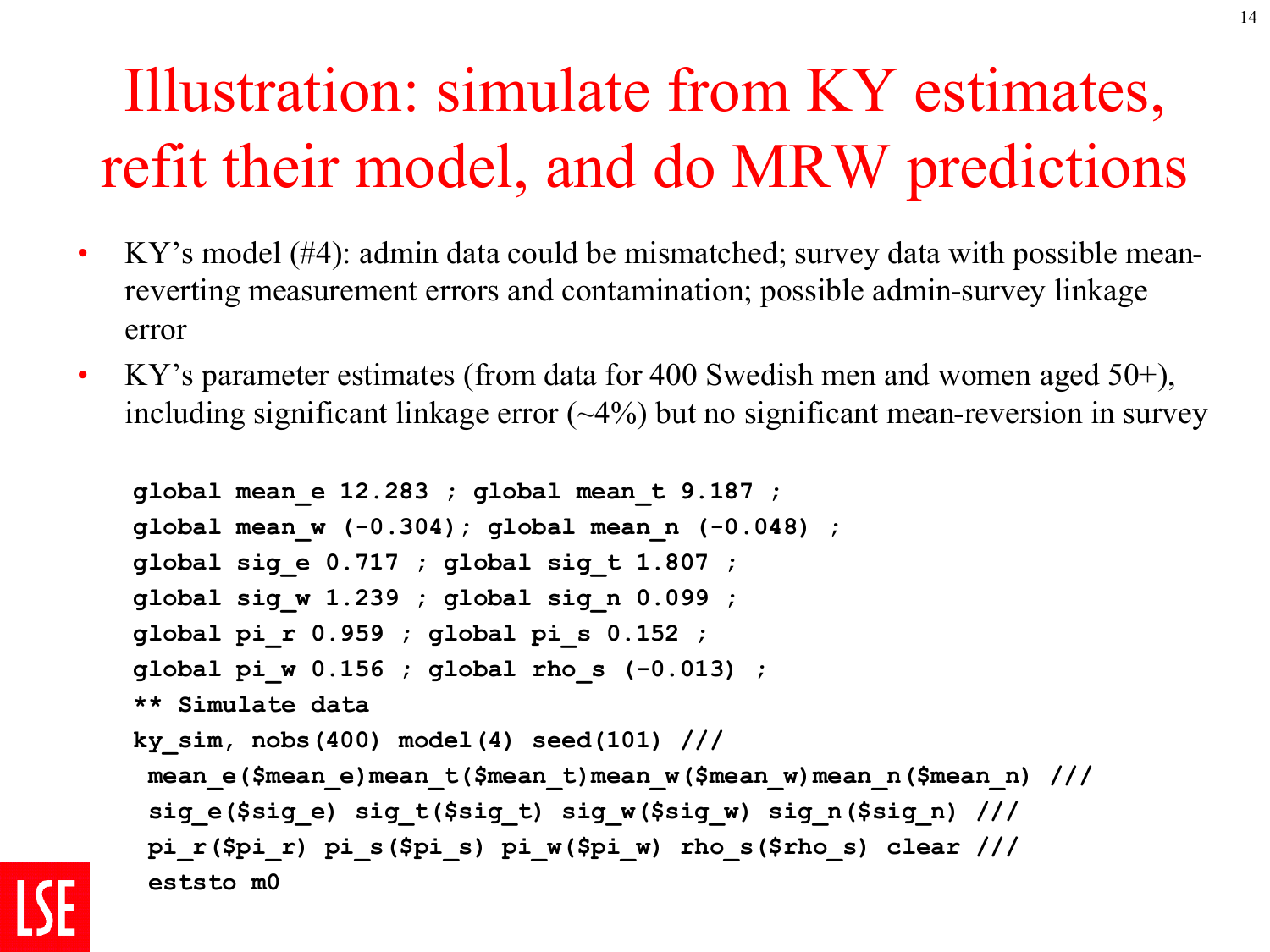## Illustration: summary statistics from simulated data match KY's

• True log earnings (*e*), measurement error (*n*), contamination (*w*), mismatched earnings (*t*), error probabilities, completely labelled fraction, types of observations, and latent classes (5 in total)

. summarize  $*,$  sep $(0)$ 

| Max      | Min         | Std. dev. | Mean        | Obs | Variable     |
|----------|-------------|-----------|-------------|-----|--------------|
| 14.51099 | 10.4206     | .665869   | 12.34898    | 400 | e_var        |
| .2292065 | $-.3312704$ | .1030404  | $-.0513431$ | 400 | $n_{var}$    |
| 2.629267 | $-3.336294$ | 1.128783  | $-.3139371$ | 400 | w_var        |
| 13.78396 | 4.315567    | 1.753307  | 9.012969    | 400 | $t_var$      |
| 1        | 0           | .3421515  | .135        | 400 | pi_si        |
| 1        | 0           | .3599551  | .1525       | 400 | pi_wi        |
| 1        | 0           | .16374    | .9725       | 400 | pi_ri        |
| 14.51099 | 5.839129    | .9549137  | 12.23967    | 400 | $r_{var}$    |
| 15.20382 | 9.732128    | .7501207  | 12.25409    | 400 | s_var        |
| 1        | 0           | .3394581  | . 1325      | 400 | $1$ _var $ $ |
| 2        |             | .16374    | 1.0275      | 400 | rclass       |
| 3        |             | .5053845  | 1.985       | 400 | sclass       |
| 5        |             | .6958119  | 2.0675      | 400 | class        |
|          |             |           |             |     |              |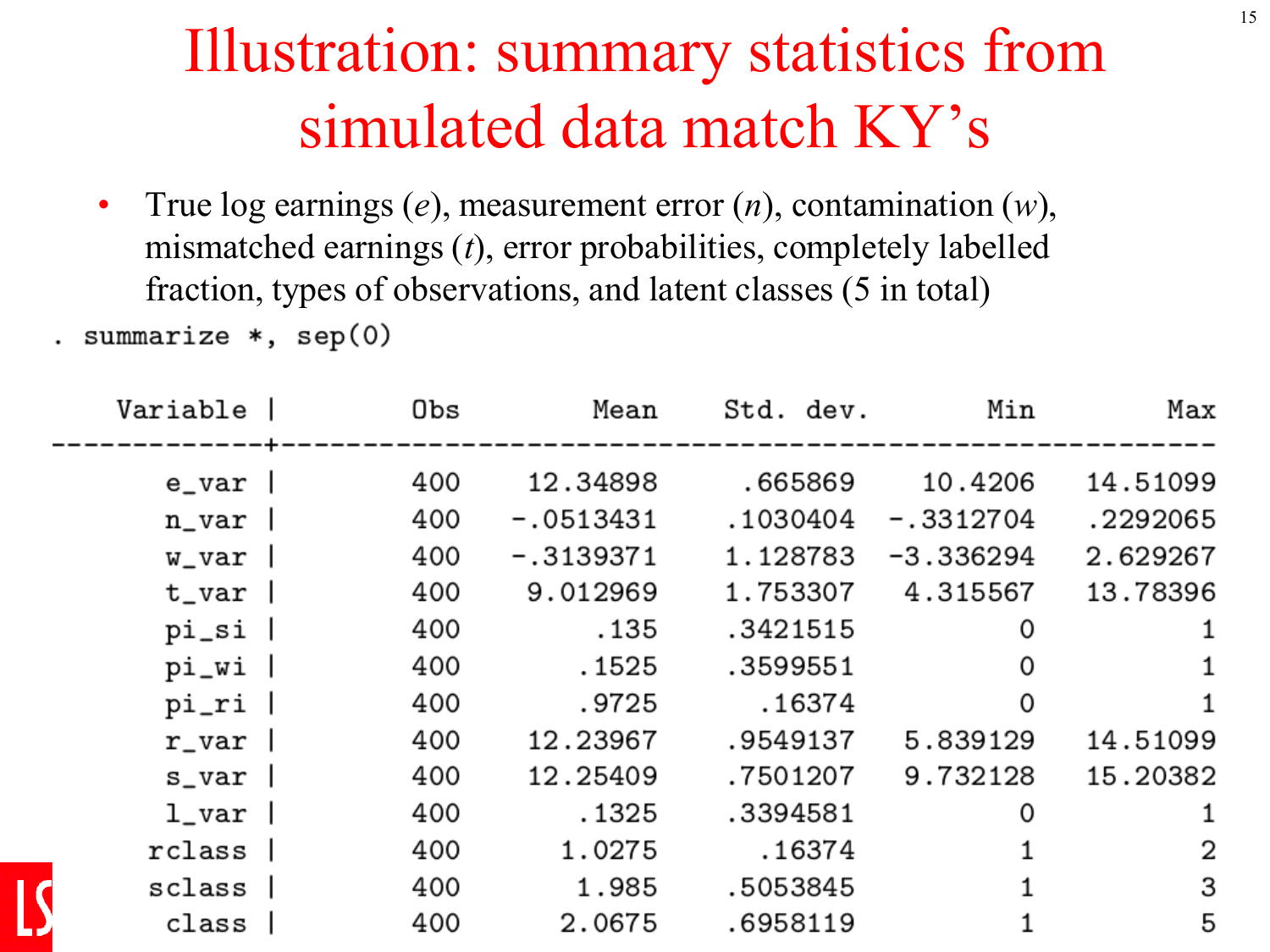#### Illustration: simulated KY data

- Most observations lie close to the  $45^\circ$  line, but significant minority lie quite distant
- Different regions occupied by different latent classes (can show this)

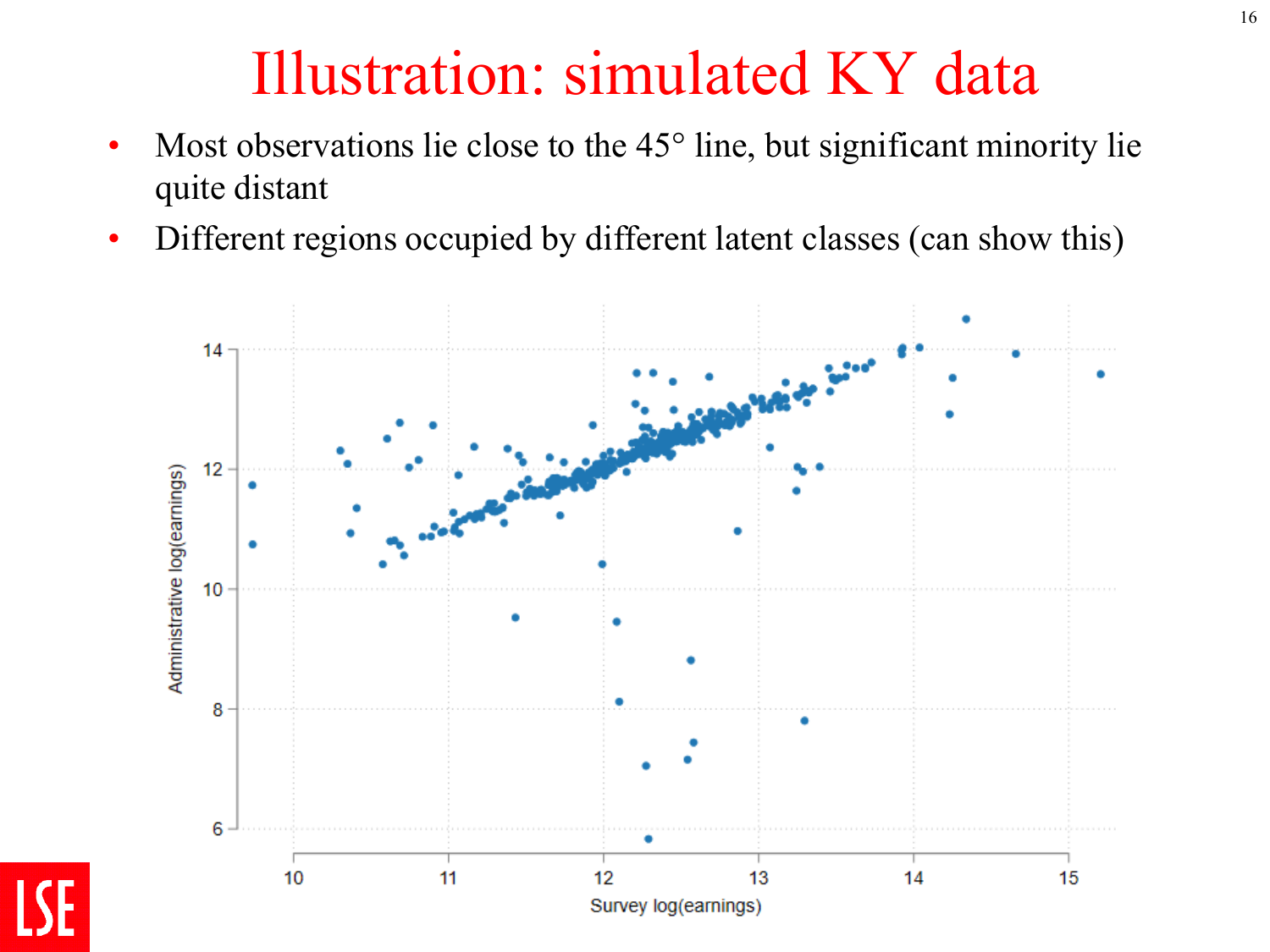#### Fit KY model and simpler variants

```
constraint 1 \lceil \text{mu n} \rceil cons = 0
// Basic
ky_fit r_var s_var l_var, model(1) constraint(1)
estimates store model1
```
// No mismatch  $ky_f$ it r\_var s\_var l\_var, model(2) estimates store model2

```
// No contamination
ky_fit r_var s_var l_var, model(3)
estimates store model3
```

```
// Full model
ky_fit r_var s_var l_var, model(4)
estimates store model4
```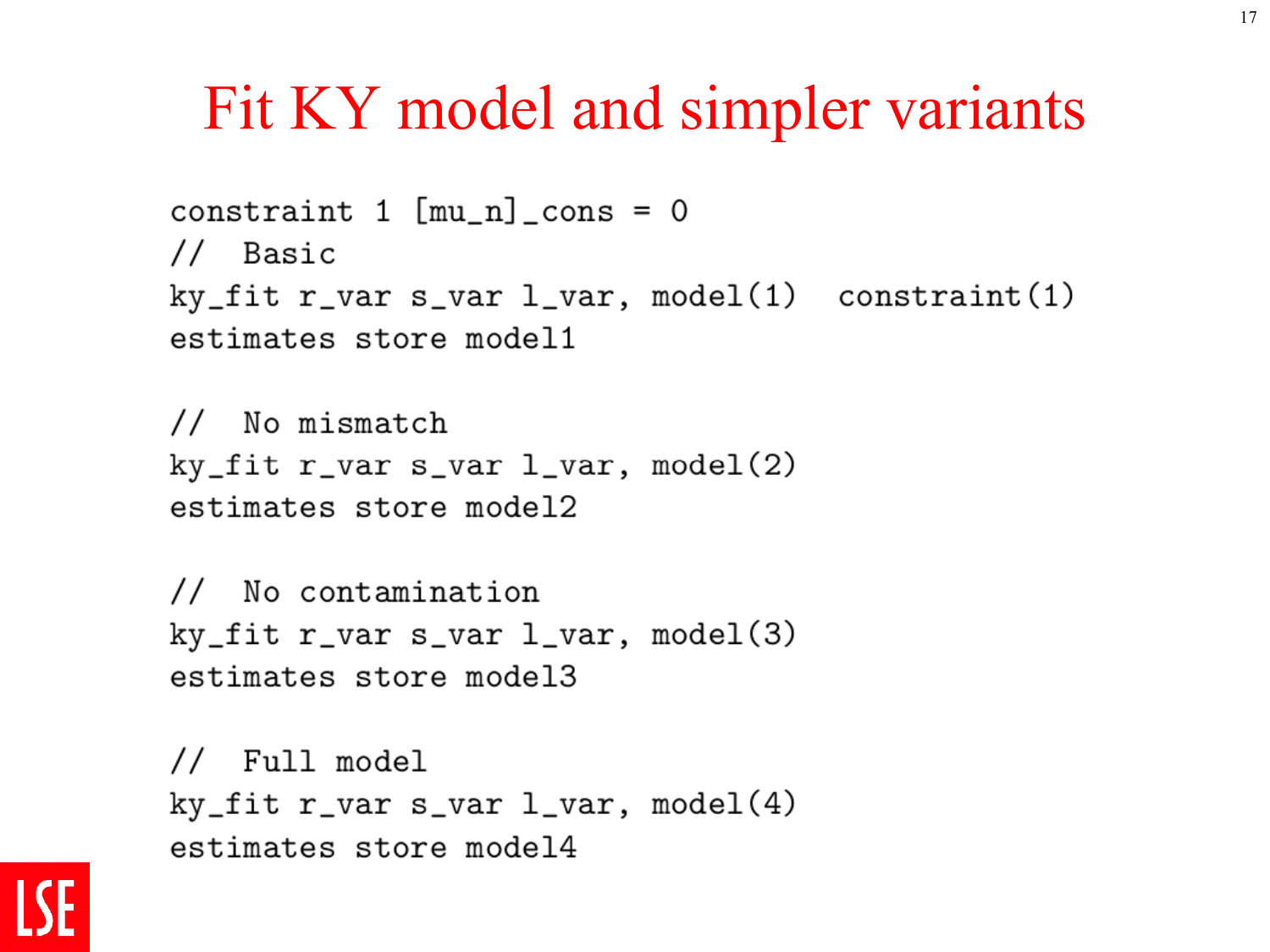# Model estimates are very close to those reported by KY

|          | (1)<br>Original |     | (2)<br>Full mo~l |         | (3)<br>No cont~n |         | (4)<br>No mism~h |         | (5)<br>Basic M~l |         |
|----------|-----------------|-----|------------------|---------|------------------|---------|------------------|---------|------------------|---------|
|          |                 |     |                  |         |                  |         |                  |         |                  |         |
| $mu_e$   | 12.283          | (.) | 12.349           | (0.034) | 12.306           | (0.038) | 12.240           | (0.048) | 12.246           | (0.037) |
| mu_n     | $-0.048$        | (.) | $-0.061$         | (0.006) | $-0.062$         | (0.006) | $-0.059$         | (0.006) | 0.000            | (.)     |
| mu_t     | 9.187           | (.) | 8.586            | (0.678) | 11.622           | (0.256) |                  |         |                  |         |
| mu_w     | $-0.304$        | (.) | $-0.344$         | (0.148) |                  |         | 0.479            | (0.284) |                  |         |
| ln_sig_e | $-0.333$        | (.) | $-0.406$         | (0.036) | $-0.285$         | (0.036) | $-0.047$         | (0.035) | $-0.047$         | (0.035) |
| ln_sig_n | $-2.313$        | (.) | $-2.295$         | (0.048) | $-2.270$         | (0.047) | $-2.268$         | (0.046) | $-0.449$         | (0.038) |
| ln_sig_t | 0.592           | (.) | 0.501            | (0.315) | 0.622            | (0.098) |                  |         |                  |         |
| ln_sig_w | 0.214           | (.) | $-0.026$         | (0.112) |                  |         | 0.731            | (0.100) |                  |         |
| arho_s   | $-0.013$        | (.) | $-0.022$         | (0.010) | $-0.015$         | (0.010) | $-0.026$         | (0.010) | $-0.680$         | (0.054) |
| lpi_r    | 3.152           | (.) | 3.520            | (0.335) | 1.838            | (0.159) |                  |         |                  |         |
| lpi_s    | $-1.719$        | (.) | $-1.844$         | (0.148) | $-1.708$         | (0.150) | $-1.879$         | (0.147) | $-1.879$         | (0.147) |
| lpi_w    | $-1.688$        | (.) | $-1.784$         | (0.189) |                  |         | $-1.683$         | (0.161) |                  |         |
| Ν        |                 |     | 400              |         | 400              |         | 400              |         | 400              |         |
| 11       |                 |     | $-543.028$       |         | $-595.528$       |         | $-695.498$       |         | $-1041.749$      |         |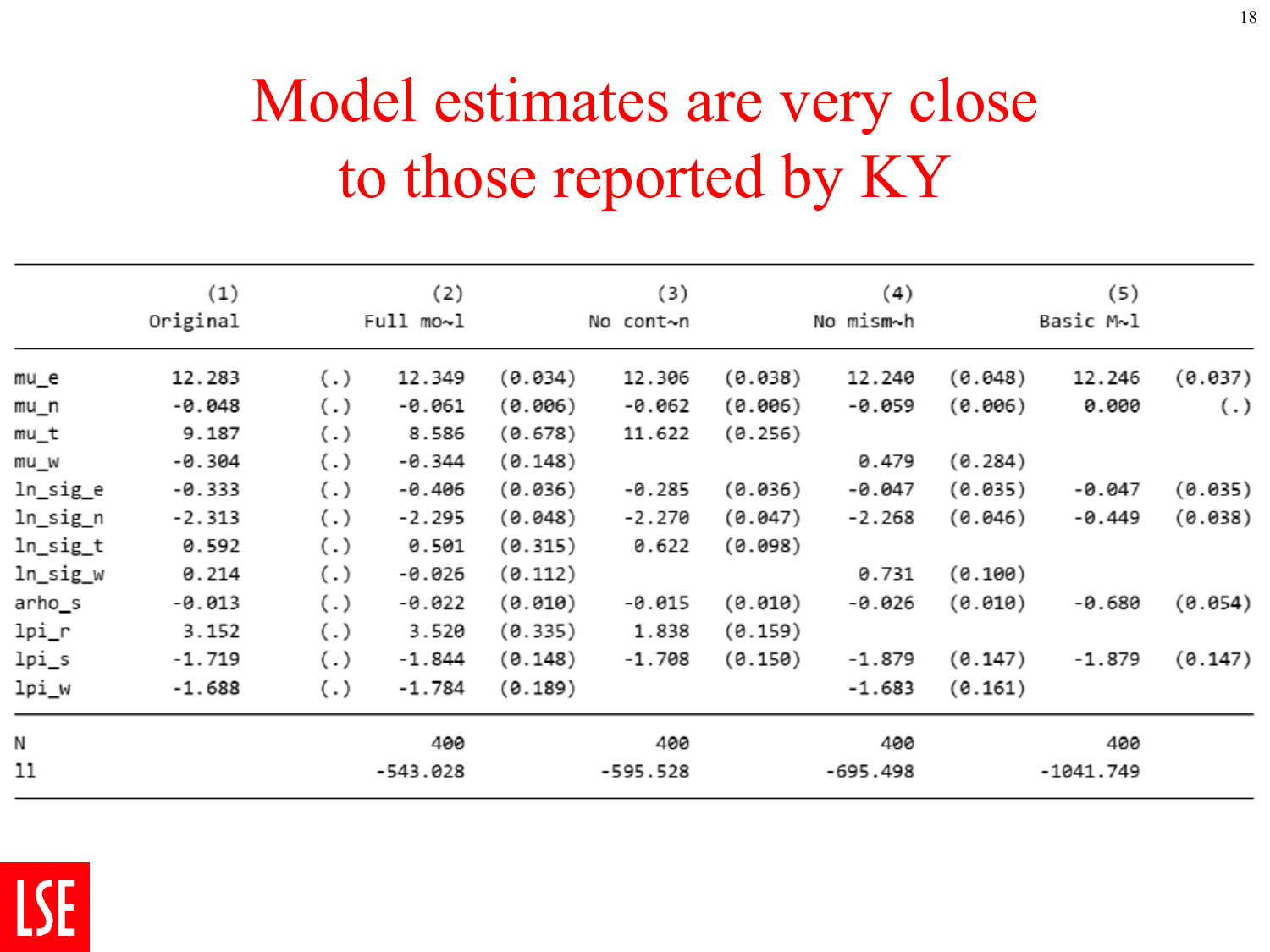#### Use **margins** to transform parameter estimates to their natural metric

margins, predict(mean e) predict(sig e) /// predict(mean t) predict(sig t) /// predict(mean w) predict(sig w) /// predict(mean n) predict(sig n) /// predict(pi r) predict(pi s) /// predict(pi w) predict(rho s)

[output partially omitted]

|         |             | Delta-method |         |        |              |                      |
|---------|-------------|--------------|---------|--------|--------------|----------------------|
|         | Marqin      | Std. Err.    | Ζ       | P >  z |              | [95% Conf. Interval] |
|         |             |              |         |        |              |                      |
| predict |             |              |         |        |              |                      |
|         | 12.34936    | .0335341     | 368.26  | 0.000  | 12.28364     | 12,41509             |
| 2       | .6659948    | .023718      | 28.08   | 0.000  | .6195083     | .7124813             |
| 3       | 8.586231    | .6782982     | 12.66   | 0.000  | 7.256791     | 9.915671             |
| 4       | 1.650615    | .5192742     | 3.18    | 0.001  | .6328562     | 2.668374             |
| 5       | $-.3435237$ | .1479331     | $-2.32$ | 0.020  | $-0.6334672$ | $-.0535803$          |
| 6       | .9747349    | .1089581     | 8.95    | 0.000  | .7611809     | 1.188289             |
| 7       | $-.0608566$ | .0063531     | $-9.58$ | 0.000  | $-.0733084$  | $-.0484048$          |
| 8       | .1007999    | .0048806     | 20.65   | 0.000  | .091234      | .1103657             |
| 9       | .9712426    | .0093542     | 103.83  | 0.000  | .9529088     | .9895765             |
| 10      | .1365808    | .0174403     | 7.83    | 0.000  | .1023985     | .1707632             |
| 11      | .1437948    | .0233102     | 6.17    | 0.000  | .0981077     | .1894819             |
| 12      | $-.0220813$ | .0097204     | $-2.27$ | 0.023  | $-.041133$   | $-.0030297$          |
|         |             |              |         |        |              |                      |

- If you specify a model in which parameters depend on observed covariates, **margins** can be used to obtain marginal mean estimates of the parameters
	- For example, suppose your **ky\_fit** command specifies that the log of the survey measurement error SD depends on a binary indicator variable for the respondent's sex using the option **ln\_sig\_v(i.sex):**

#### **margins sex, predict(sig\_v)**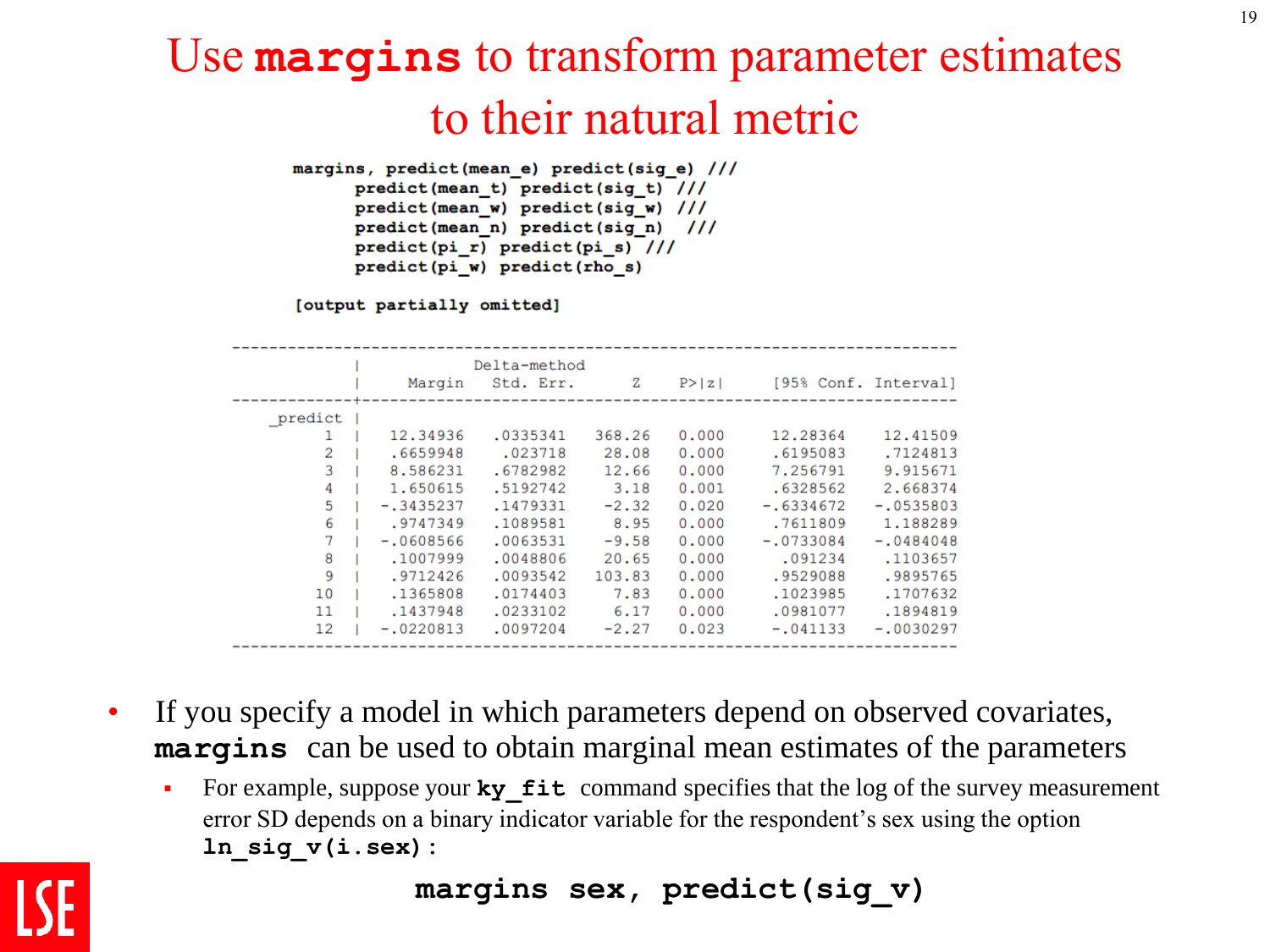## Hybrid variables (combine survey and admin data information), à la MRW

- 7 hybrid variables from combining data in different ways
- Estimates close to those that MRW report (using KY estimates)
- Hybrid variables, esp. 3, 4, 5, 6, have higher reliability and lower MSE than observed survey or admin data

```
. estat xirel
Rel Statistics for 'e' predictions
```

|           | Rel1   | Rel2   | MSE    | E(Bias)   | Var(Bias)       |                     |
|-----------|--------|--------|--------|-----------|-----------------|---------------------|
| $r_{var}$ | 0.4955 | 0.4806 | 0.4945 | $-0.1060$ | 0.4833          |                     |
| s_var     | 0.7569 | 0.7439 | 0.1583 | $-0.0970$ | 0.1489          |                     |
| $e_{-}1$  | 0.5440 | 0.5267 | 0.4079 | $-0.1032$ |                 | 0.3973 Wgt unc      |
| $e_2$     | 0.5437 | 0.5281 | 0.4077 | $-0.1024$ |                 | 0.3973 Wgt unc unbi |
| $e_3$     | 0.9987 | 0.9873 | 0.0056 | 0.0003    |                 | 0.0056 Wgt con      |
| $e_{-}4$  | 0.9907 | 0.9845 | 0.0069 | 0.0003    |                 | 0.0069 Wgt con unb  |
| $e_{-}5$  | 0.9911 | 0.9850 | 0.0066 | $-0.0009$ | $0.0066$ 2-step |                     |
| $e_{-}6$  | 0.9871 | 0.9838 | 0.0072 | $-0.0013$ |                 | 0.0072 2-step unb   |
| $e-7$     | 0.9917 | 0.7893 | 0.0938 | $-0.0009$ |                 | $0.0938$ Sys-wide   |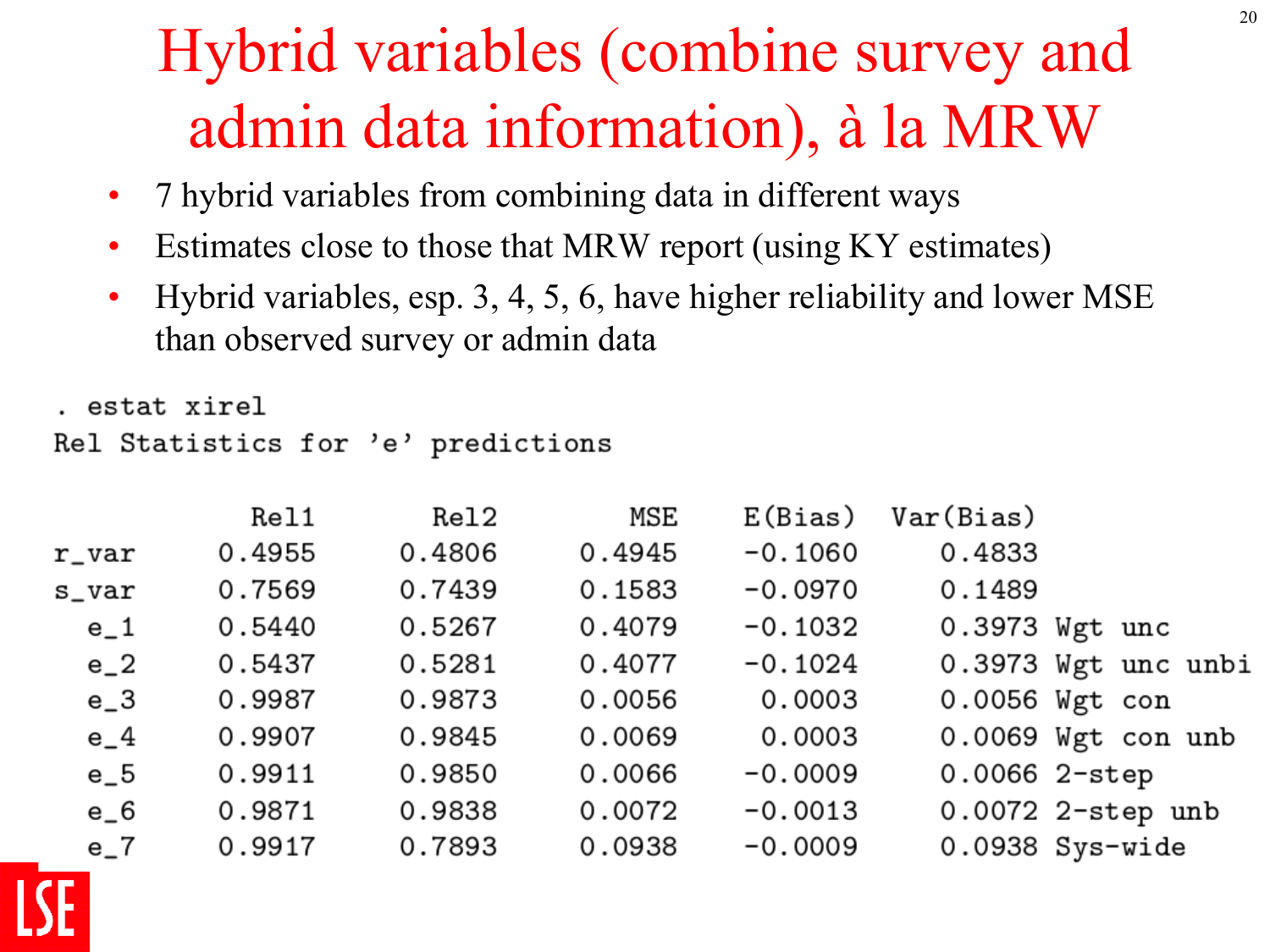#### **Conclusions**

• We introduce a new set of commands for estimation and post-estimation of FMMs for applications to linked survey and administrative data on earnings or similar variables.

**ssc install ky\_fit**

- The FMM specifications (8 model versions) are those proposed by Jenkins and Rios-Avila (2021b), extending KY's
- The suite includes post-estimation commands for simulation, assessing reliability, and deriving highly reliable hybrid predictors of latent true earnings
- Our substantive applications of our models and software have been to UK linked data; some others are currently looking at US and Austrian data

Thank you! Questions or comments?